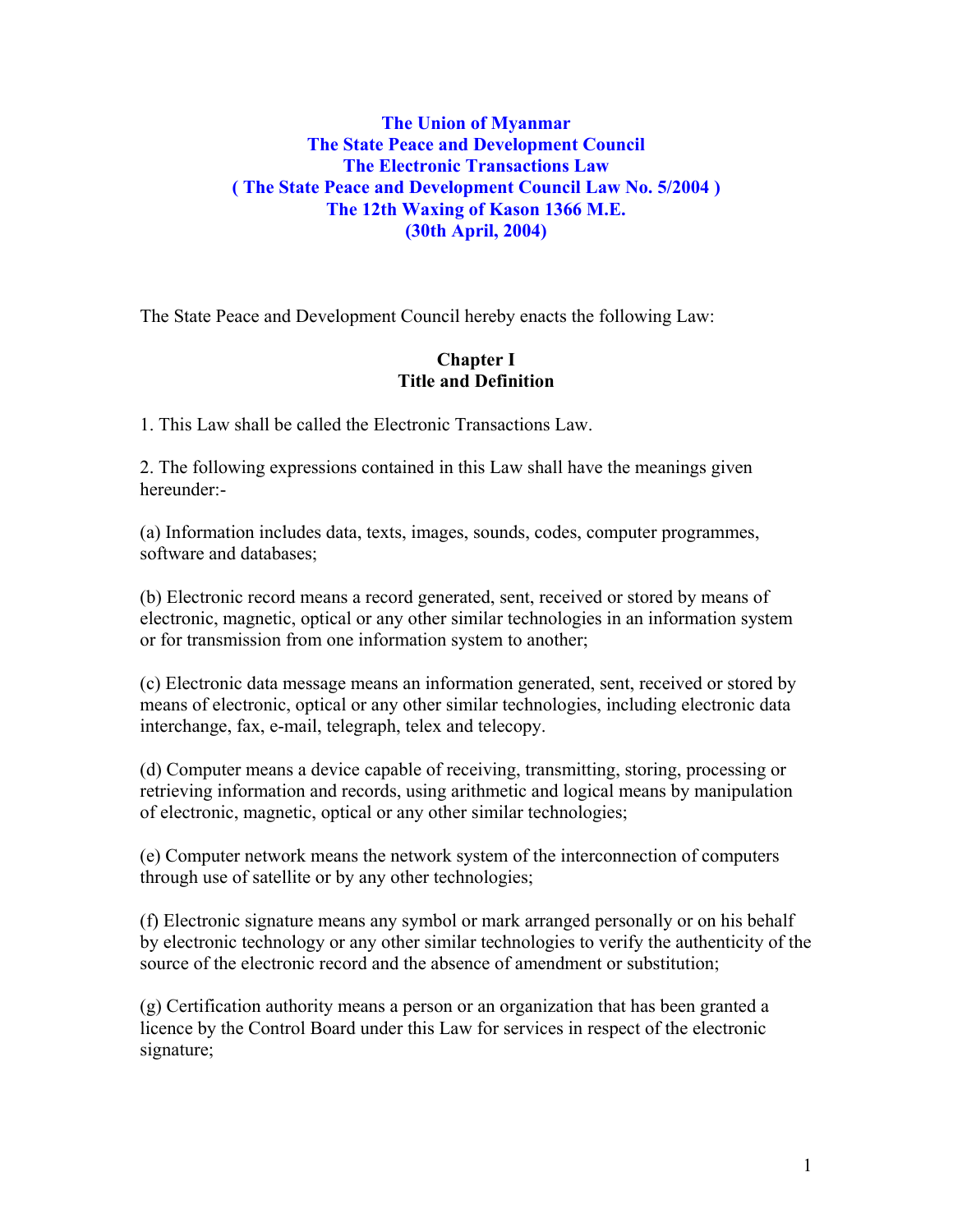(h) Certificate means the certificate issued to a subscriber by the certification authority as an electronic data message or other record identifying the relation between the signer of an electronic signature and the electronic data message;

(i) Originator means a person by whom or on whose behalf the electronic record or electronic data message purports to have been created, generated or sent. This expression does not include a person acting as an intermediary with respect to electronic record or electronic data message;

(j) Addressee means a person who is intended by the originator to receive the electronic record or electronic data message. This expression does not include a person acting as an intermediary with respect to electronic record or electronic data message;

(k) Subscriber means a person who is by any technologies identified as an authentic signer of an electronic signature in the certificate;

(1) Central Body means the Central Body of Electronic Transactions formed under this Law;

(m) Ministry means the Ministry of Communications, Posts and Telegraphs;

(n) Control Board means the Electronic Transactions Control Board formed under this Law.

## **Chapter II Aims**

3. The aims of this Law are as follows:-

(a) to support with electronic transactions technology in building a modern, developed nation;

(b) to obtain more opportunities for all-round development of sectors including human resources, economic, social and educational sector by electronic transactions technologies;

(c) to recognize the authenticity and integrity of electronic record and electronic data message and give legal protection thereof in matters of internal and external transactions, making use of computer network;

(d) to enable transmitting, receiving and storing local and foreign information simultaneously, making use of electronic transactions technologies;

(e) to enable communicating and co-operating effectively and speedily with international organizations, regional organizations, foreign countries, local and foreign government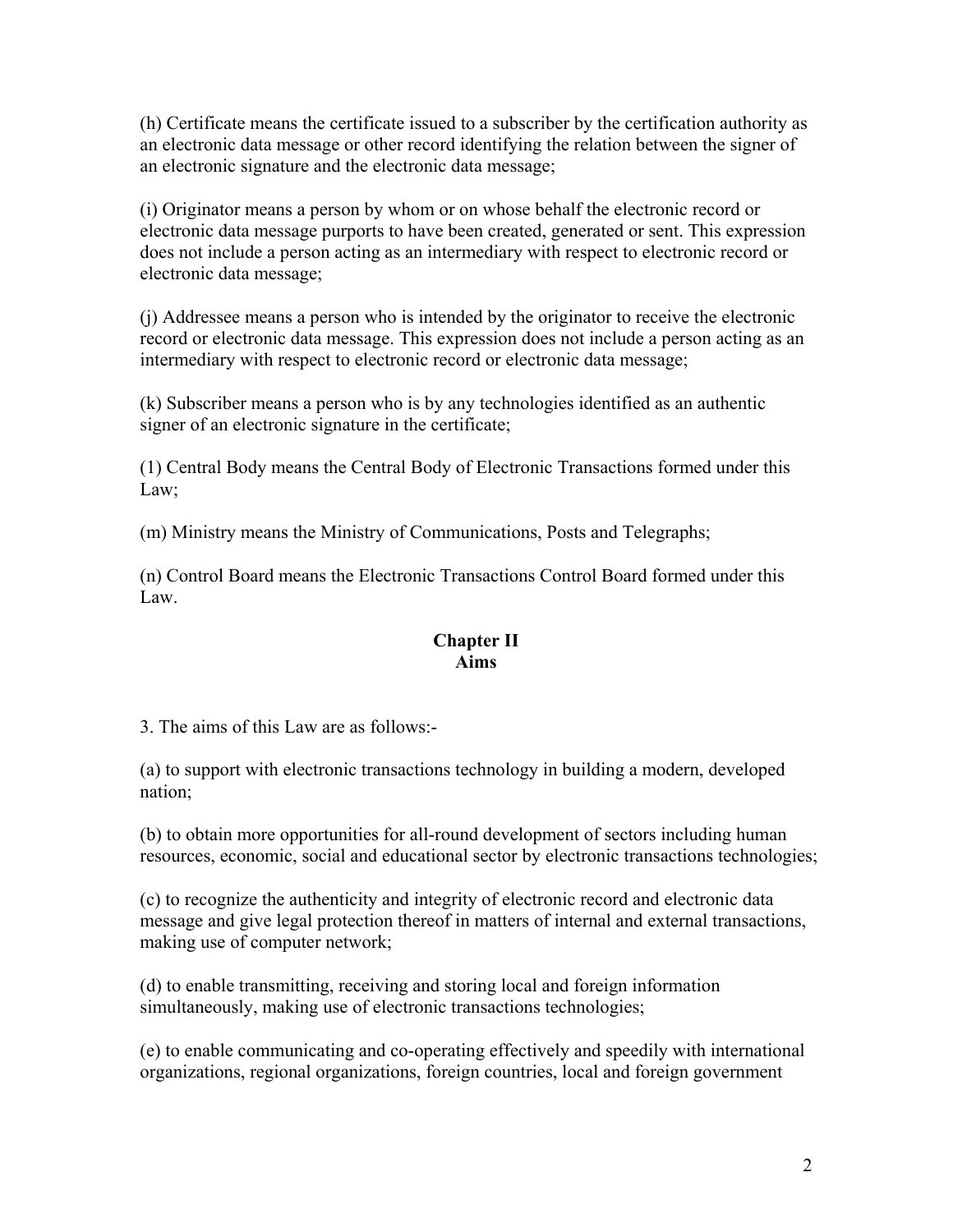departments and organizations, private organizations and persons, making use of computer network.

# **Chapter III Application**

4. (a) The provisions contained in this Law shall apply to any kind of electronic record and electronic data message used in the context of commercial and non-commercial activities including domestic and international dealings, transactions, arrangements, agreements,contracts and exchanges and storage of information.

(b) This Law shall apply to any person who commits any offence actionable under this Law within the country or from inside of the country to outside of the country, or from outside of the country to inside of the country by making use of the electronic transactions technology.

5. The provisions contained in this Law shall not apply to the following matters:

(a) "Will" defined in sub-section (h) of section 2 of the Succession Act;

(b) Negotiable instrument" defined in section 13 of the Negotiable Instruments Act;

(c) "Trust" defined in section 3 of the Trusts Act;

(d) Power of Attorney" granted under the Powers of Attorney Act;

- (e) Documents relating to title;
- (f) Instruments prescribed in any existing law to be registered;

(g) Matters exempted by the Ministry by issuing notification, with the approval of the Government.

## **Chapter IV Formation of the Central Body of Electronic Transactions and Functions and Duties thereof**

6. The Government: -

(a) shall form the Central Body of Electronic Transactions for enabling the implementation of the aims of this Law, comprising the Minister for the Ministry of Communications, Posts and Telegraphs as the Chairman and persons from the relevant ministries, government departments and organizations and technicians as members;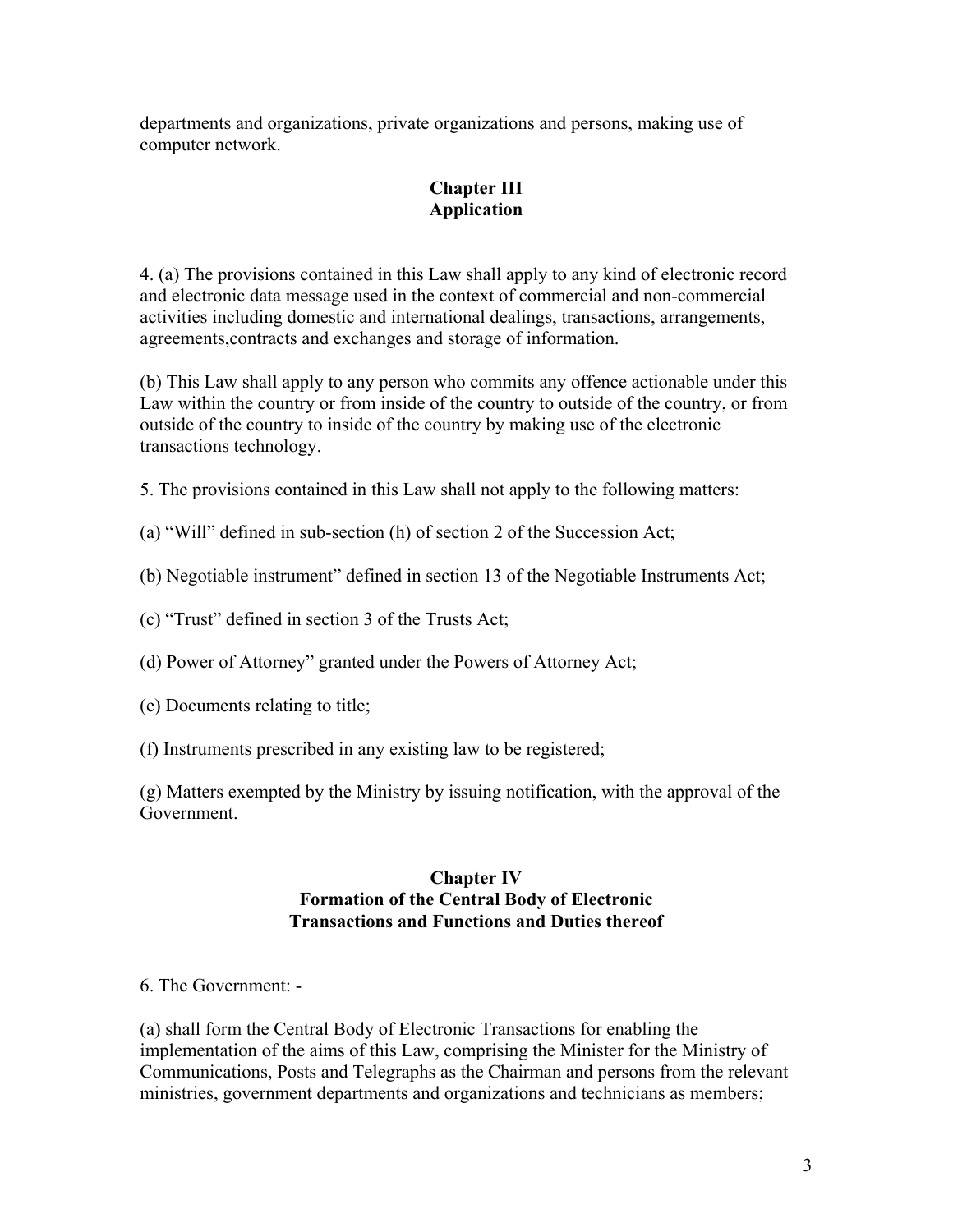(b) may, in forming the Central Body, determine the Vice-Chairman, Secretary and Joint Secretary and assign duties thereof:

(c) may reorganize the Central Body as may be necessary.

7. The functions and duties of the Central Body are as follows: -

(a) laying down plans for application step by step of electronic transactions technologies extensively in building the modern, developed nation;

(b) laying down and implementing programmes for enriching experience and knowledge on electronic transactions technologies and readiness in globalization process;

(c) carrying out activities to be in conformity with the policies relating to electronic transactions technologies, legal affairs and specifications to enable communicating, cooperating and dealing effectively and speedily, with international organizations, regional organizations, foreign countries and local and foreign organizations;

(d) communicating and co-operating with international organizations, regional organizations, foreign countries, local and foreign organizations on matters relating to electronic transactions technologies;

(e) forming the Control Board and supervising and guiding thereof;

(f) forming the necessary working committees and stipulating functions and duties thereof for enabling the implementation of their functions and duties successfully.

8. The Central Body may, if necessary, assign any of its functions and duties to an appropriate government department and organization or person.

### **Chapter V Formation of the Electronic Transactions Control Board and Functions and Powers thereof**

9. The Central Body:

(a) shall, for the purposes of this Law, form the Electronic Transactions Control Board comprising suitable persons and experts for enabling the supervision of the activities of the electronic transactions.

(b) may reorganize the Control Board as may be necessary.

10. The Control Board shall exercise and carry out the following functions and powers under the guidance of the Central Body: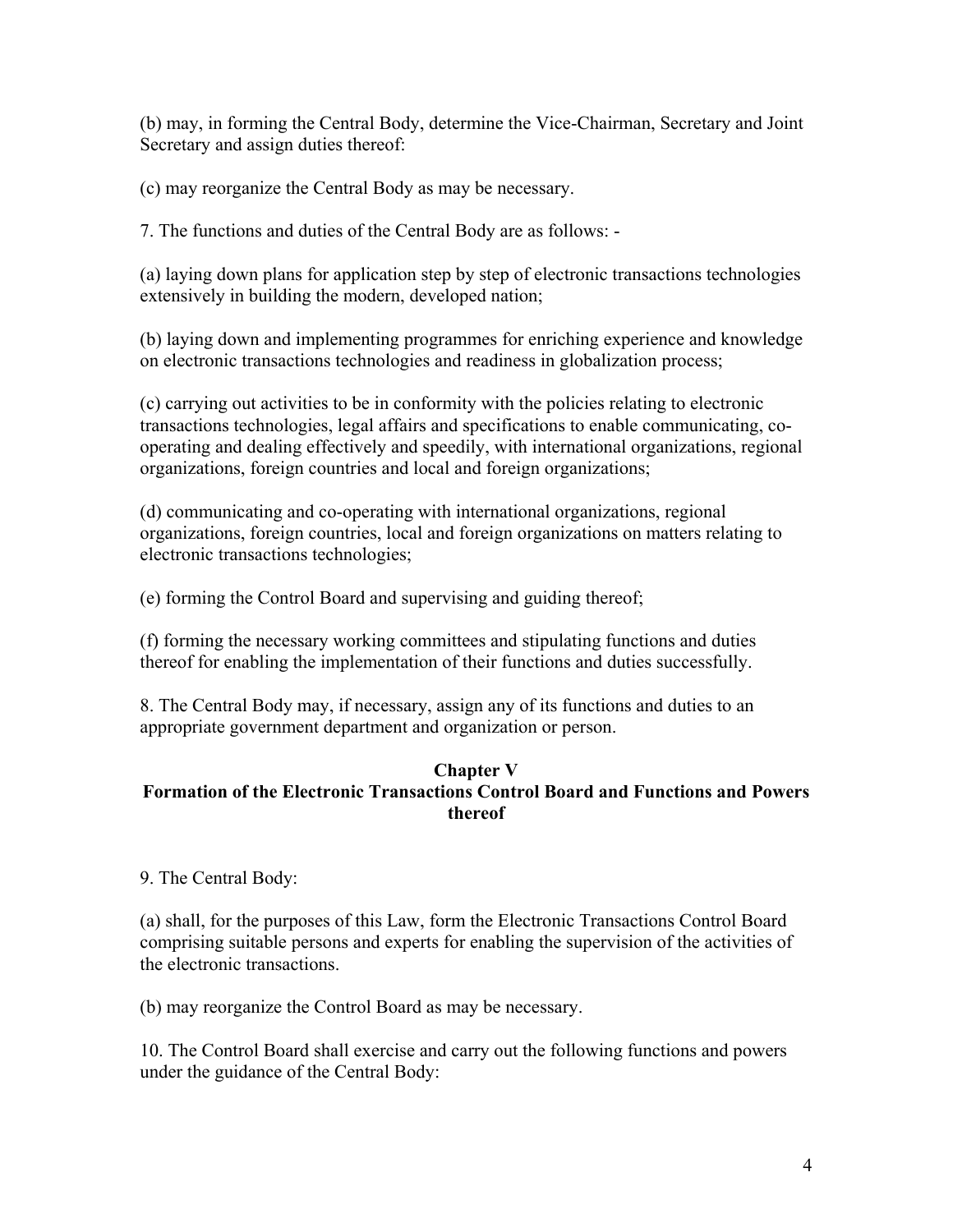(a) issuing licence to enable performing as a certification authority and refusing to issue the same;

(b) specifying the manner in which dealings shall be conducted between the certification authority and the subscribers;

(c) specifying the terms and conditions and standards subject to which the certification authority shall conduct its business and the detailed data to be recorded in the accounts to be maintained by it;

(d) specifying the qualifications and experience that employees of the certification authority should possess;

(e) settling disputes relating to interests which arise between the certification authority and the subscriber;

(f) facilitating the establishment of any electronic system by a certification authority either solely or jointly with other certification authority and regulation of such system;

(g) maintaining a database containing the disclosure record by certification authority of particulars that shall be accessible to the public;

(h) reproducing, copying or extracting, if necessary, of records, accounts, data and documents stored by a certification authority and examining thereof

(i) having access to and inspecting and checking the operation of any computer system and any associated apparatus or material which it has reasonable cause to suspect is or has been in use in connection with any offence under this Law;

(j) exposing and acquiring any necessary identification document from any person with respect to any offence contained in this Law;

(k) examining and supervising the activities of the certification authority;

(l) investigating as may be necessary to scrutinize whether this Law and rules, procedures, notifications, orders and directives issued under this Law are abided by or not;

(m) recognizing any foreign certification authority in accordance with the stipulations;

(n) submitting its activities to the Central Body in accordance with the stipulations;

(o) performing other functions and duties as are assigned by the Central Body and the Ministry from time to time.

11. The Control Board may, if necessary, assign any of its functions and duties to a body after forming it or to an expert, with the approval of the Central Body.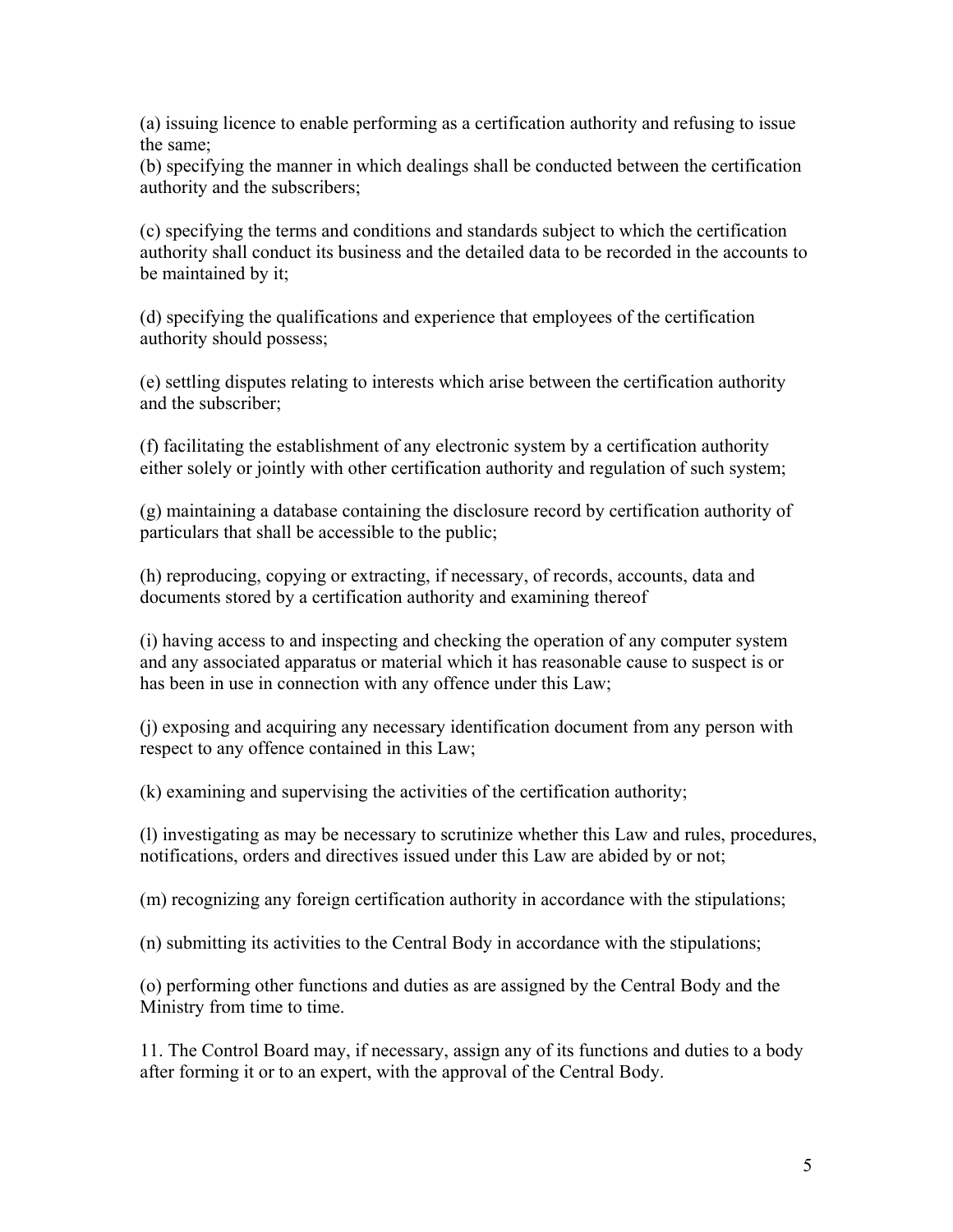## **Chapter VI Certification Authority**

12. Any person or organization from inside or outside of the country desirous of performing service as a certification authority shall apply to the Control Board to obtain the licence in accordance with the stipulations.

13. The Control Board may, after scrutinizing the licence application under section 12, issue the licence to the person or organization by prescribing the terms and conditions or refuse to issue the same.

14. The certification authority shall:

(a) utilize the trustworthy system so as not to cause intrusion and misuse of computer hardware, software and procedures of computer;

(b) prescribe a reasonable level of reliability in its services which are reasonably suited to the performance of intended functions;

(c) carry out the secrecy and privacy of the electronic signatures in accordance with the security procedures;

(d) observe the specified standards;

(e) mention the detailed facts of electronic transactions certificate;

(f) disclose its service that can be provided with respect to issuance of certificate;

(g) disclose facts that may materially and adversely affect reliability, or responsibility or guaranty of a certificate that is issued or its ability to perform its services;

(h) in the event of occurrences that may materially and adversely affect due to conditions permitted in the certificate or failure in the computer system:

(i) notify the person who may foreseeably be affected, by any possible means;

(ii) act in accordance with procedures governing such an occurrence specified in its certification practice statement;

(i) comply with the regulations and duties prescribed by the Control Board from time to time.

15. (a) The certification authority who obtains a licence issued under section 13 shall, on submitting a proposal to obtain a permit under the Myanmar Citizens Investment Law or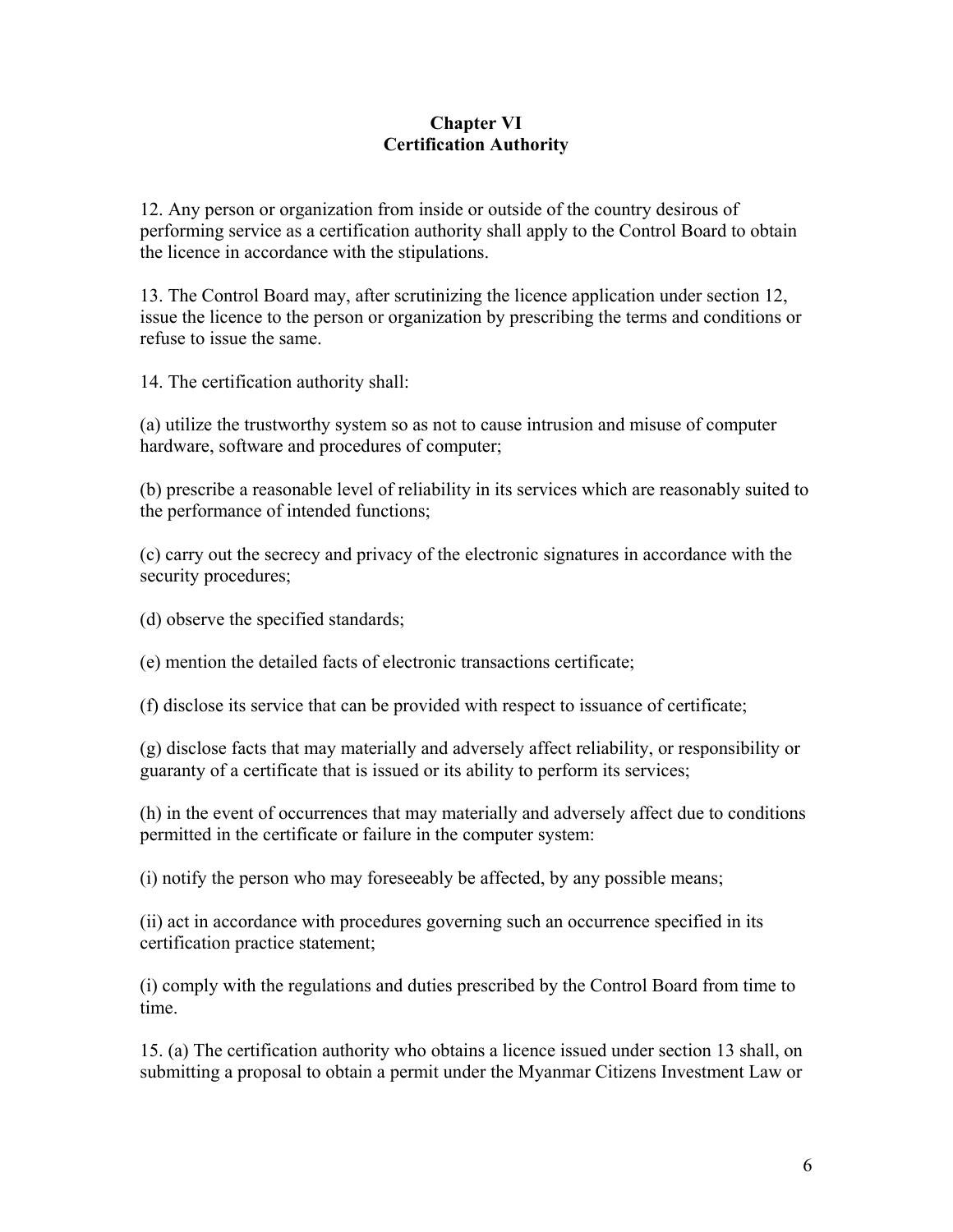Union of Myanmar Foreign Investment Law, apply to the Myanmar Investment Commission together with the licence issued by the Control Board.

(b) The Myanmar Investment Commission may, with respect to application under subsection (a), seek the remark of the Control Board, if necessary.

### **Chapter VII Subscriber**

16. (a) Any person, desirous of performing as a subscriber, shall apply to the certification authority to obtain the certificate in accordance with the stipulations.

(b) The certification authority may, after scrutinizing the application under sub-section (a), issue the certificate by prescribing conditions or refuse to issue the same.

17. The subscriber shall: -

(a) when using valid signature by decryption of the electronic signature, take care so that such decryption may not be used by others unlawfully;

(b) in using the certificate issued for electronic signature during the period granted, take care to be completely accurate and correct with respect to facts relevant to him or facts that are to be inserted;

(c) if the secrecy of decryption of the electronic signature has been compromised or is in a situation where compromise may possibly occur, inform the persons who are related to his electronic signature as arranged by the certification authority or by any suitable arrangement without delay.

18. The subscriber shall be responsible for the consequences of the loss and damage to be caused by his failure to comply with the provisions of section 17.

## **Chapter VIII Electronic Record, Electronic Data Message and Electronic Signature**

19. (a) Matters prescribed to be reduced to writing or to be signed under any existing law may be made by electronic record, electronic data message or electronic signature.

(b) The electronic record, electronic data message or electronic signature made under sub-section

(a) shall be lawful as if they were made under the relevant law.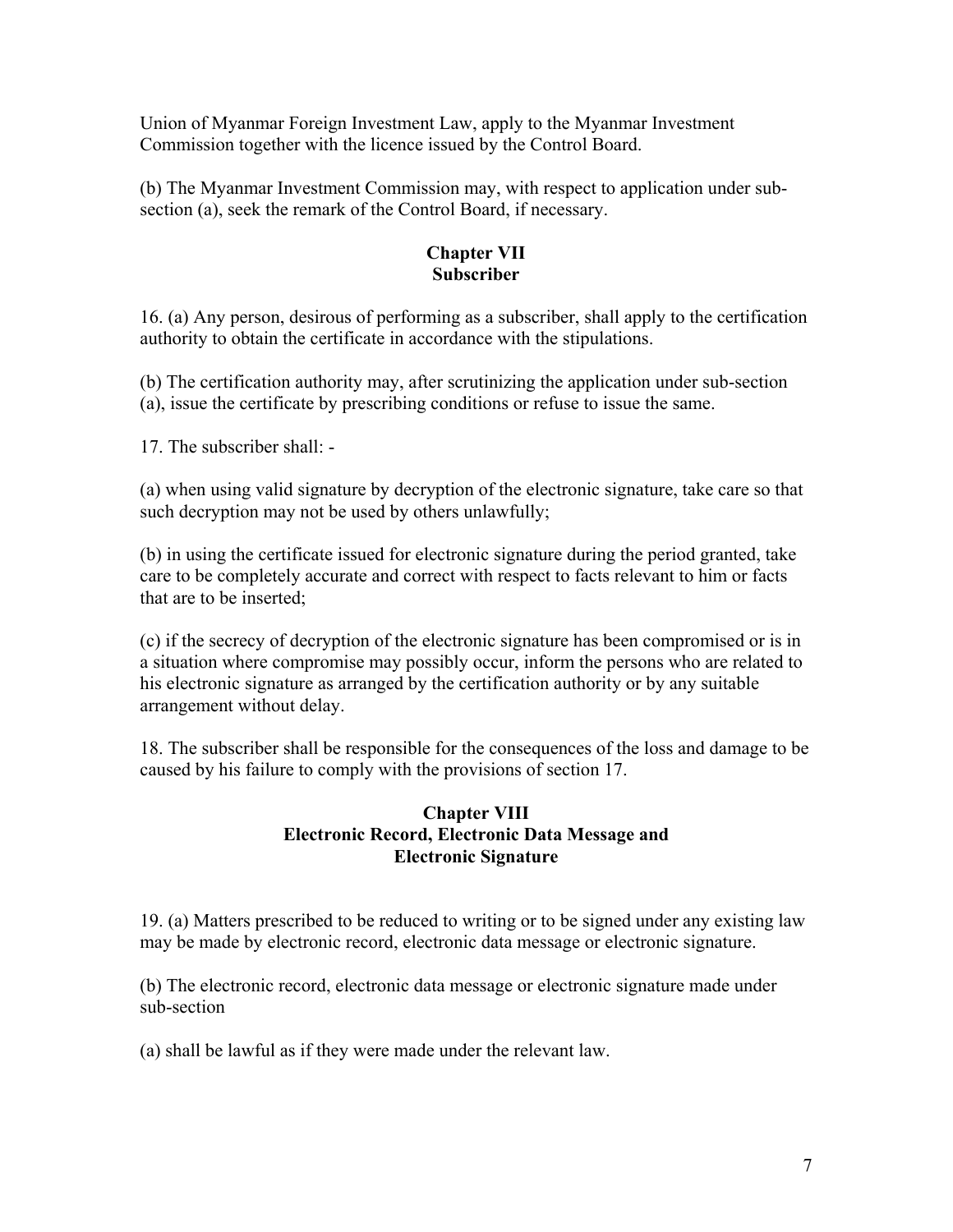20. The originator and the addressee shall, in accordance with the stipulated means, perform the sending, receiving or storing of electronic record, electronic data message or electronic signature. However, if there is a specific agreement between them, it may be performed in accordance with the means of such agreement.

## **Chapter IX Contracts made by Electronic Technology**

21. In making contracts unless otherwise agreed by the parties, offer acceptance of offer and other requirements may be made by electronic technology.

22. The electronic record and electronic data message shall be deemed to be that of the originator if it was sent by the originator himself or by a person who had the authority to act on behalf of the originator or by an information system programmed by or on behalf of the originator to operate automatically.

23. An addressee is entitled to regard an information electronic record or electronic data message as being that of the originator if it conforms to any of the following points and to act on that assumption:

(a) sending in accordance with the procedure previously agreed between the originator and the addressee;

(b) receiving by the addressee data message which resulted from the action of a person who has relationship with the originator or who has the authority to act on behalf of the originator and sending by a procedure used by the originator.

24. On or before sending of the electronic record or electronic data message, the originator and the addressee:

(a) may acknowledge the receipt by any of the following procedures:

(i) communicating by the addressee himself or automated or by any other means;

(ii) any conduct sufficient to indicate to the originator that addressee has received it;

(b) may enter into specific agreement in respect of the acknowledgement of receipt.

25. Where:

(a) the originator has stated that electronic record or the electronic data message is conditional on receipt of the acknowledgement of the electronic data message or electronic record, it shall be treated as though it had never been sent until the acknowledgement is received;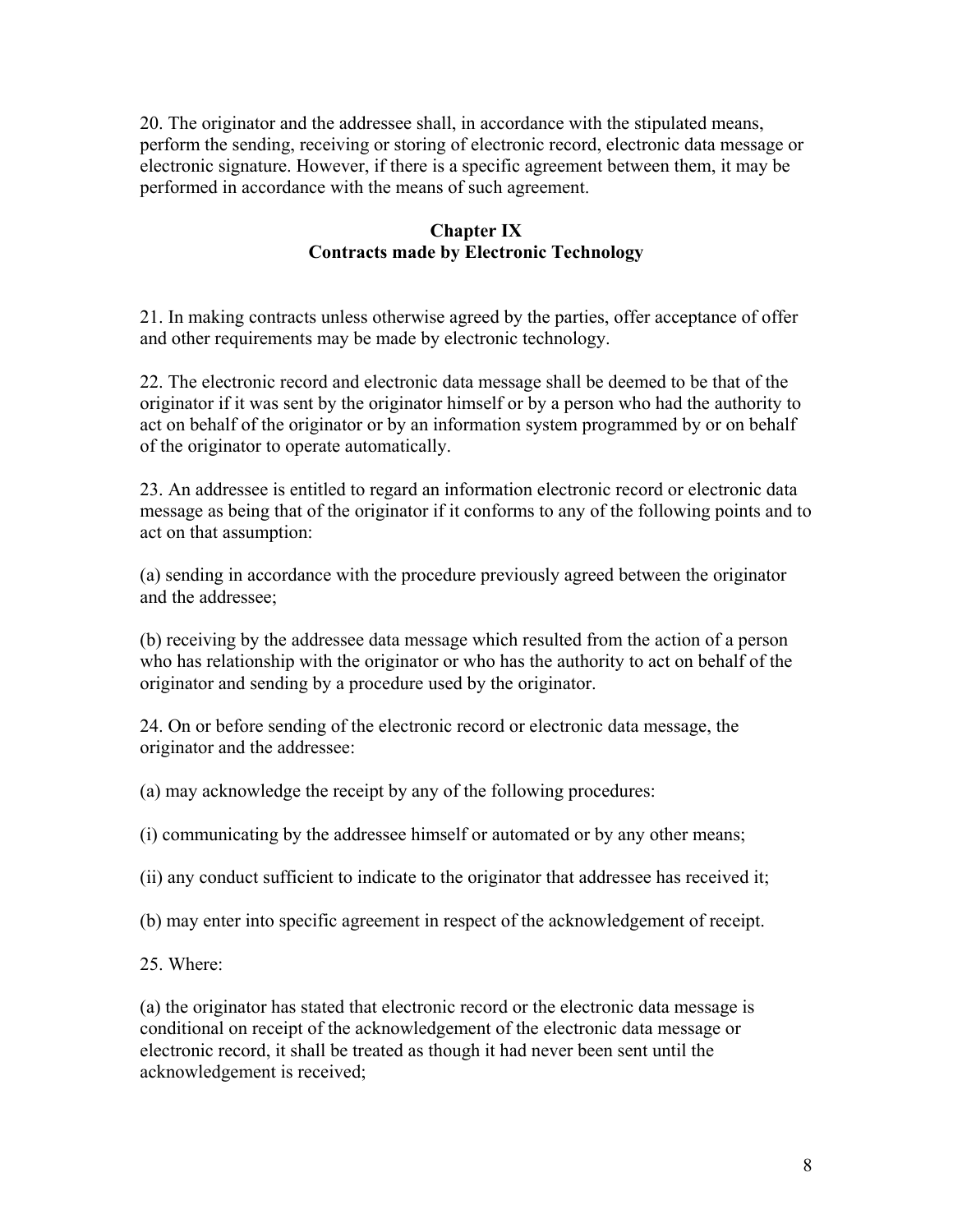(b) the originator has not stated that electronic record or the electronic data message is conditional on receipt of acknowledgement and the acknowledgement has not been received by the originator within the time specified or agreed or if no time has been specified or agreed within a reasonable time, the originator may give notice to the addressee stating that no acknowledgement has been received.

26. Unless otherwise agreed between the originator and the addressee in respect of dispatch and receipt of an electronic record or electronic data message:

(a) dispatch of it occurs when it enters information system outside the control of the originator or his agent;

(b) the time of receipt of it is as follows:

(i) the time when it enters the designated information system;

(ii) if an information system which is not designated is used, the time when it is retrieved by the addressee;

(iii) if no information system has been designated, the time when it enters an information system of the addressee.

27. (a) Unless otherwise agreed between the originator and the addressee the place of business of the originator shall be deemed to be the dispatching place and the place of business of the addressee shall be deemed to be the receiving place.

(b) If the originator and the addressee conduct business in more than one place, the principal place of business shall be deemed to be the permanent address. If there is no place of business, their place of permanent residence shall be deemed to be the permanent address, and if it is a corporate body, the place where it has been incorporated and established legally shall be deemed to be the permanent address.

## **Chapter X Taking Administrative Action**

28. The Control Board may, if the certification authority violates any condition of the licence or is convicted for the commission of any offence under this Law, pass any of the following administrative orders:

(a) imposing a penalty as stipulated;

(b) suspending the licence subject to a time limit;

(c) cancelling the licence.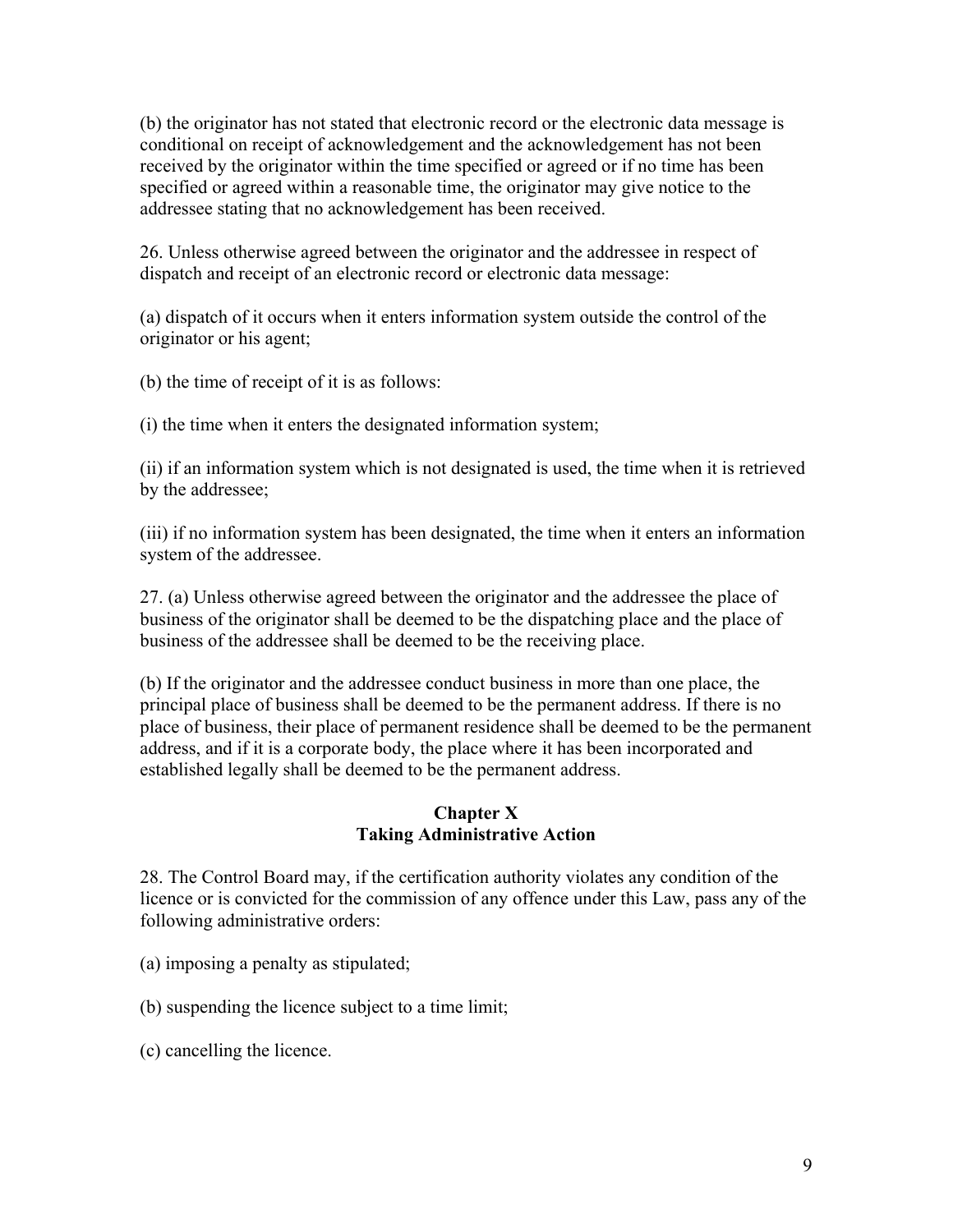29. The certification authority may, if the subscriber violates any condition contained in the certificate or is convicted for the commission of any offence under this Law, pass any of the administrative orders:

(a) suspending the certificate subject to a time limit;

(b) cancelling the certificate.

### **Chapter XI Application for Revision and Appeal**

30. (a) A person dissatisfied with any order or decision made by the certification authority in respect of the refusal of issuing certificate, suspension of the certificate subject to a time limit or cancellation of the certificate may apply for revision to the Control Board within 30 days from the date of passing such order or decision;

(b) The Control Board may confirm, revise or set aside the order or decision made by the certification authority.

31. (a) A person dissatisfied with any order or decision made by the Control Board in respect of the refusal of issuing certificate, imposing a penalty as stipulated, suspension of licence subject to a time limit or cancellation of the licence or with any order or decision made under sub-section (b) of section 30 may file an appeal to the Central Body within 60 days from the date of passing such order or decision;

(b) The Central Body may confirm, revise or set aside the order or decision made by the Control Board.

32. The decision made by the Central Body under sub-section (b) of section 31 shall be the final and conclusive.

#### **Chapter XII Offences and Penalties**

33. Whoever commits any of the following acts by using electronic transactions technology shall, on conviction be punished with imprisonment for a term which may extend from a minimum of 7 years to a maximum of 15 years and may also be liable to a fine:

(a) doing any act detrimental to the security of the State or prevalence of law and order or community peace and tranquillity or national solidarity or national economy or national culture.

(b) receiving or sending and distributing any information relating to secrets of the security of the State or prevalence of law and order or community peace and tranquillity or national solidarity or national economy or national culture.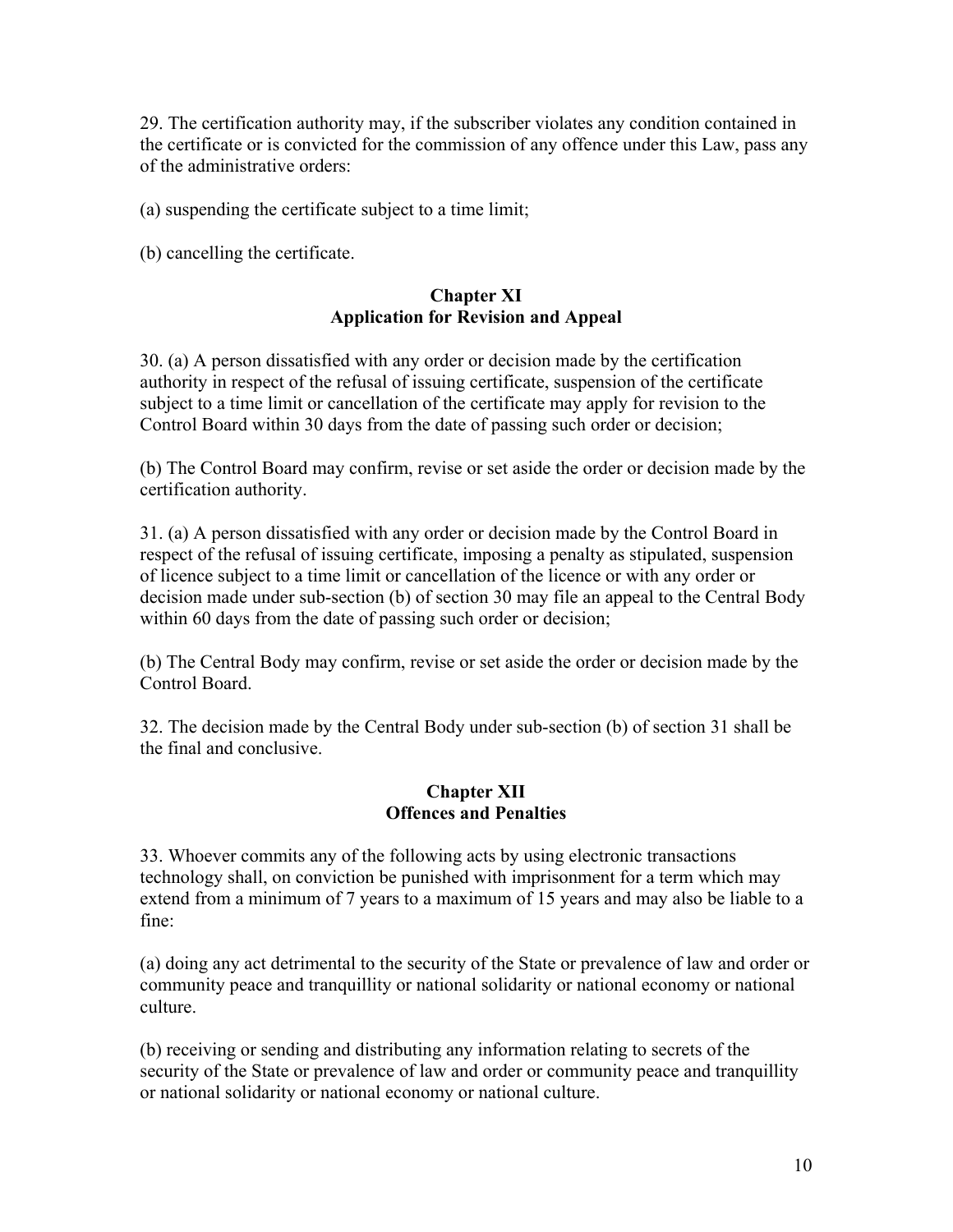34. Whoever commits any of the following acts shall, on conviction be punished with imprisonment for a term which may extend to 5 years or with fine or with both:

(a) sending, hacking, modifying, altering, destroying, stealing, or causing loss and damage to the electronic record, electronic data message, or the whole or part of the computer programme dishonestly;

(b) intercepting of any communication within the computer network, using or giving access to any person of any fact in any communication without permission of the originator and the addressee;

(c) communicating to any other person directly or indirectly with a security number, password or electronic signature of any person without permission or consent of such person;

(d) creating, modifying or altering of information or distributing of information created, modified or altered by electronic technology to be detrimental to the interest of or to lower the dignity of any organization or any person.

35. Any certification authority or any of his officer or employee who violates any of the prohibitions contained in the order issued by the Control Board shall, on conviction be punished with imprisonment for a term which may extend to 3 years or with fine or with both.

36. Whoever violates any of the prohibitions contained in the rules, notifications and orders issued under this Law shall, on convition be punished with imprisonment for a term which may extend to 1 year or with fine or with both.

37. Whoever commits any of the following acts shall, on conviction be punished with imprisonment for a term which may extend to 1 year or with fine or with both:-

(a) knowingly misrepresents to the certification authority his identity or authorisation in applying for a certificate or in submitting for suspension or cancellation of a certificate;

(b) obstructing or impeding or assaulting the Central Body and body or person assigned duty by it or the Control Board and body or person assigned duty by it which performs the functions and duties in accordance with this Law or failing to comply with the demand to perform in accordance with this Law.

38. Whoever attempts to commit any offence of this Law or conspires amounting to an offence or abets the commission of an offence shall be punished with the punishment provided for such offence in this Law.

### **Chapter XIII Miscellaneous**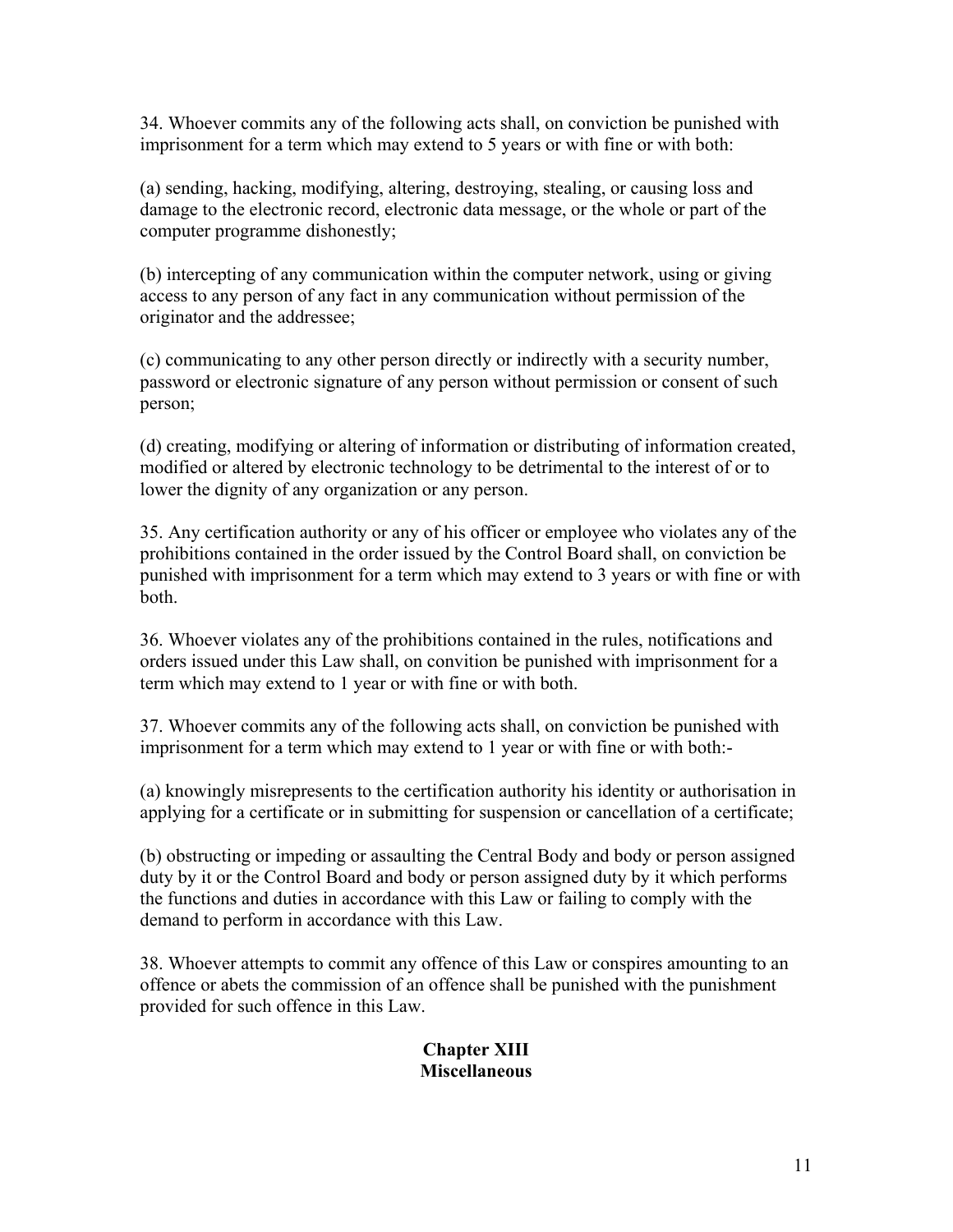39. The government departments and organizations shall recognize the transaction of electronic record or electronic data message as lawful for the following matters:

(a) submitting, accepting or retention of documents;

(b) issuing permit, licence or approval;

(c) claiming the required payment, paying, receiving and issuing a receipt therefor.

40. The persons making use of electronic transactions may determine the required type and level of security of electronic record and electronic data message and may select, use and implement the methods which accord with their requirement.

41. The Ministry shall determine the tenure of licence, licence fees and renewal fees of tenure of licence in respect of business licence to enable performance as the certification authority.

42. The Control Board has the right to recover the fees and fines to be received under this Law from the defaulter as if they were arrears of land revenue.

43. The Ministry:-

(a) may prescribe and allow remuneration to the members of the Central Body, who are not government servants.

(b) shall arrange to carry out the functions of the office of Central Body and shall also bear the expenses.

44. In prosecuting under this Law, prior sanction of the Central Body shall be obtained.

45. Any offence contained in this Law is cognizable by the Myanmar Police Force.

46. If an exhibit involved in any offence prosecuted under this Law is not easily producible before the Court, such exhibit needs not be produced before the Court. However, a report with other relevant documentary evidence as to the manner cf custody of the same may be submitted. Such submission shall be deemed as if it were a submission of the exhibit before the Court and the relevant Court may dispose of the same in accordance with Law.

47. The expression "experts" referred to in section 45 of the Evidence Act shall be deemed to include the Control Board, the body or person assigned duty by it or the certification authority.

48. Information, electronic record, electronic data message, electronic signature or other documents communicated between the originator and the addressee shall not be denied